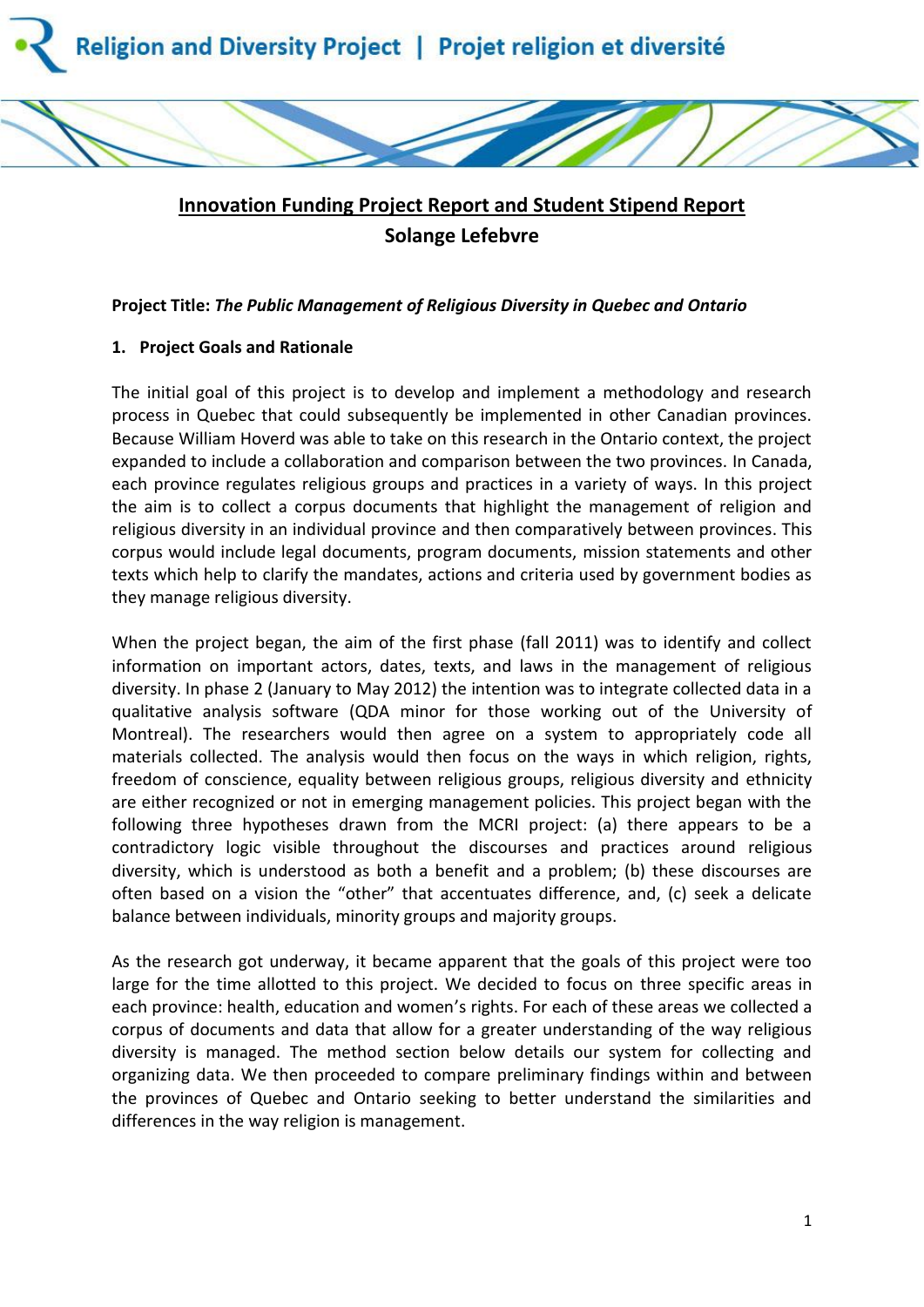



#### **2. Researchers and Students Involved**

- Solange Lefebvre
- Erin Lebrun
- William Hoverd

Erin LeBrun has been responsible for research on Quebec during this project. She is currently pursuing a Masters in practical theology at the University of Montreal where her project focuses on impact of the province-wide unionization of spiritual care professionals in Quebec on the evolution of this profession. At the university she works as a research assistant for Dr. Solange Lefebvre on projects under the SSHRC funded MCRI Religion and Diversity Project. Erin is also a spiritual care professional who works in Montreal hospitals as a result she has been able to contribute a unique and important insider view to the health component of the study.

William James Hoverd has been responsible for the Ontario research for the project. William is a DFAIT Government of Canada Commonwealth Fellow resident at the SSHRC Funded MCRI, the Religion and Diversity Project at Ottawa University. This research has allowed him to make a contribution to the Religion and Diversity project research environment. As a New Zealand scholar of religion this project has allowed him insight into the specific issues surrounding the public management of religious diversity within Ontario and Quebec.

#### **3. Method**

At the end of year one of the research project a systematic methodology has been developed and implemented. This research focuses upon three specific areas of provincial governance where religious diversity is publically managed by either the State directly, or by publically funded agents of the State. These three areas are: Health, Education and Women's Rights.

The two researchers were each responsible for investigating these three areas in their respective province. Consequently, Erin LeBrun was responsible for Quebec and William Hoverd was responsible for Ontario. This research reviewed provincial level documents, primary sources from the institutions responsible for managing religious diversity, investigations of support groups and services which had religious origins as well as site visits, Google searches and a review of relevant academic literature relevant to the data collection. It also included talking to practitioners and experts within the fields that were being researched. All areas in which the State mentioned religion, employed religious actors or attempted to regulate religion were noted and collected.

The researchers worked on the same area concurrently and would meet by Skype every week. Thus, for example, the research and methodological approach focusing upon the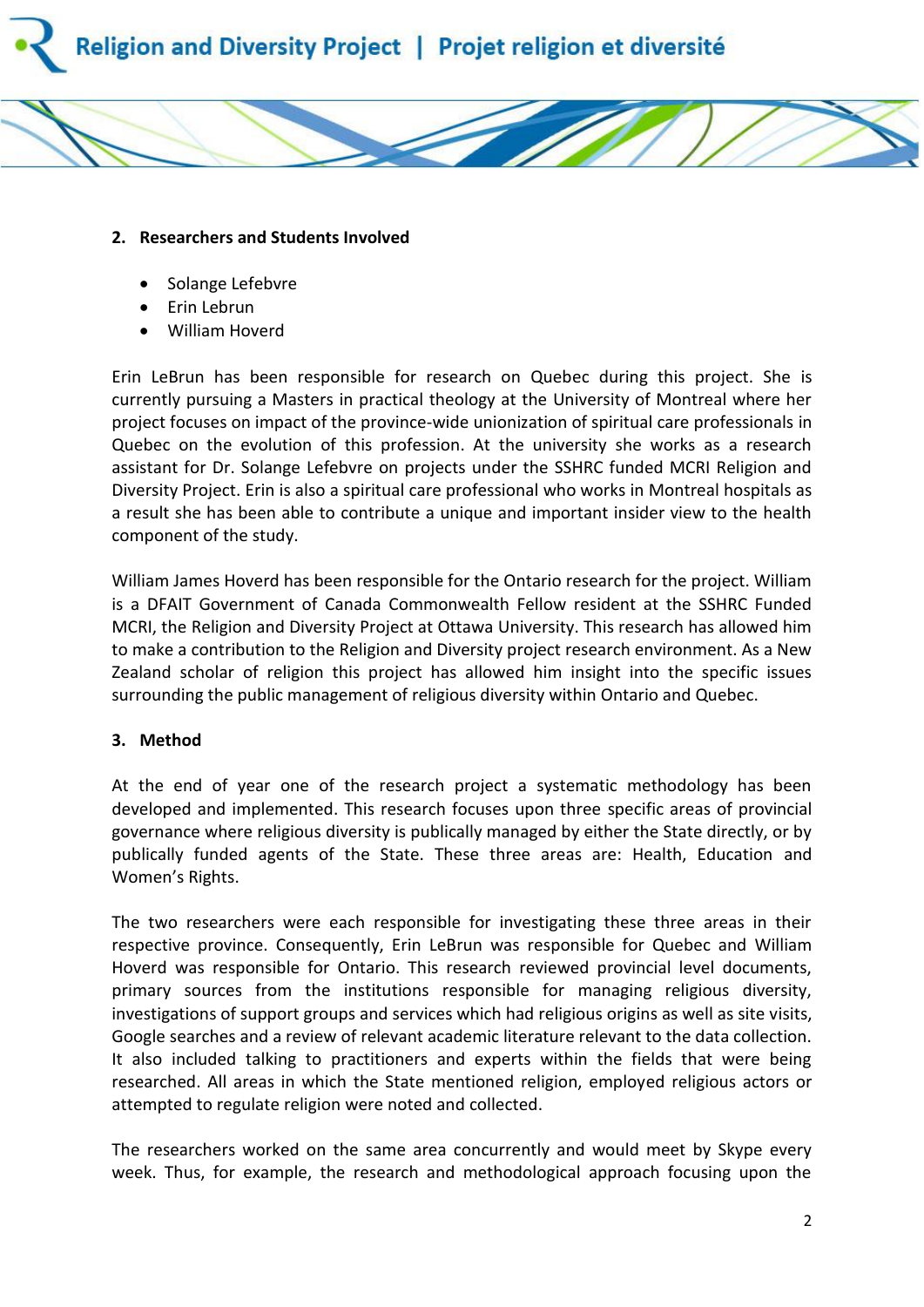public management of health in each province developed simultaneously. This concurrent process allowed the researchers to point each other into potentially fruitful sources of data. This process also allowed for comparative topics and investigations to be developed. After the initial collection, this data was reviewed by each researcher and then each subject area was cross checked with the other province to identify if any further information could be collected. Once collected the data was organised systematically by both researchers into a variety of documents, through a combined online dropbox system which gave both researchers and Solange Lefebvre access to monitor the research progress and full access to all the data.

The specific method details for the project are recorded in a separate document which is an important part of the project research. Currently, this method document precisely records the method and data organisation for the areas of Health and Education. The Women's Rights section of the research is still being finalised and when it is completed the project methodology will be included in this document.

#### **4. Summary of Activities**

Throughout the year, there were four meetings that brought together researchers Wil and Erin with principle investigator Solange Lefebvre and Religion and Diversity Project Director, Lori Beaman. These meeting served to direct the project, review findings and tackle challenges in the development of a methodology. Wil and Erin met weekly by Skype in order to refine their approaches review and compare findings.

In mid-March, Wil and Erin presented the project and preliminary findings at a meeting of the Montreal researchers involved in the MCRI project organized by Babara Thériault at the University of Montreal. In addition, this project has led to two conference presentations. Erin presented some of the findings on the management of religious diversity in Quebec Health Care in April 2012 at ACFAS in Montreal. This presentation is in the process of being edited for publication. Finally, Wil Hoverd will be presenting the initial findings at the Religion and Diversity Project Team Meeting at St John's College, Cambridge, United Kingdom.

# **5. Provisional Findings**

At the end of year one, the research project has collected detailed data upon the public management of religion in the health, education and women's rights sectors in Ontario and Quebec. As previously mentioned the women's rights material is still being finalised. When it comes to the public management of religion in the health and education sectors in Quebec and Ontario, the issues which have been found within these two areas tend to match each other. These findings are detailed below:

Ontario Public Management of Religion in the Health Sector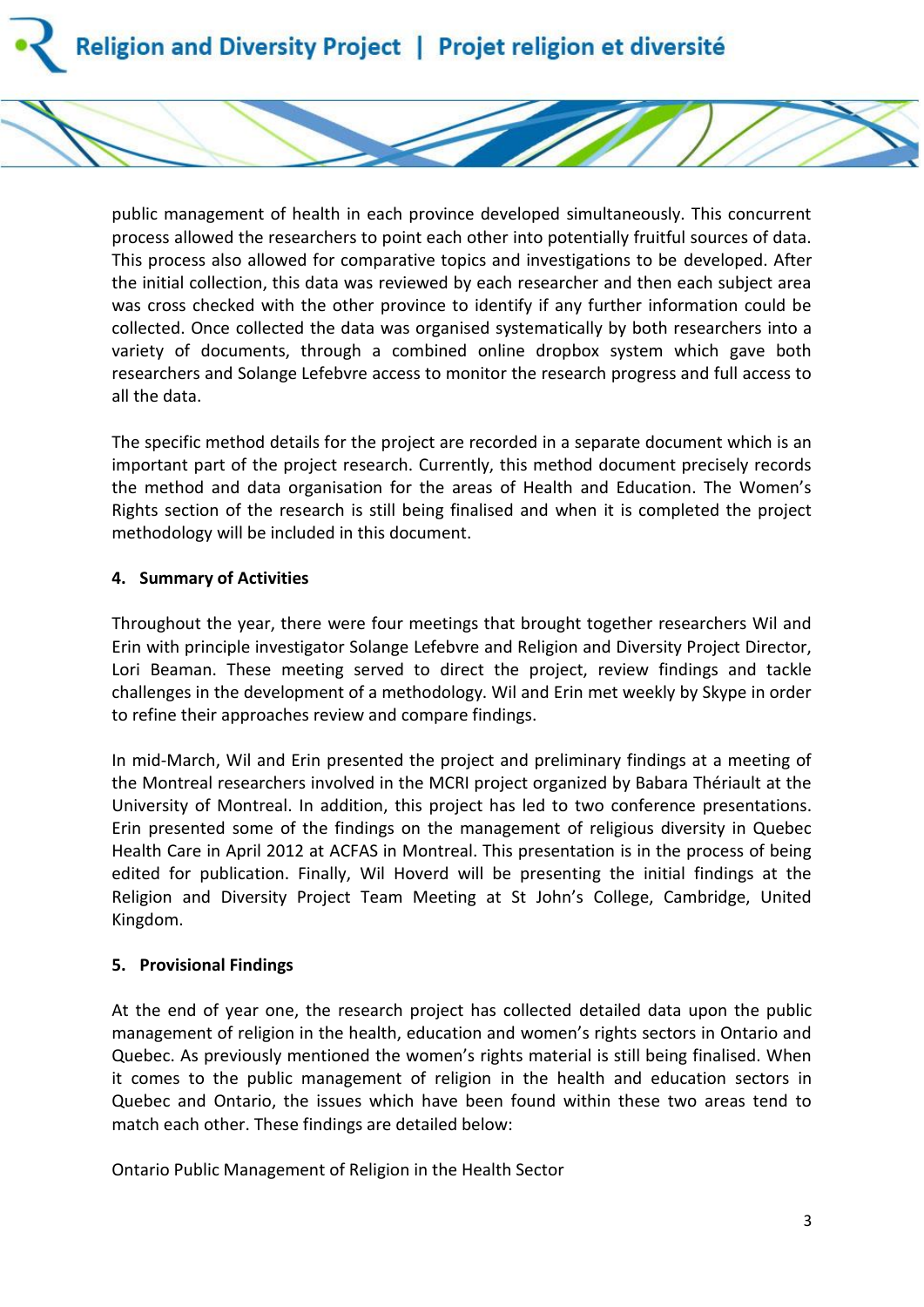



- 1. Provincial Government Sources
- 2. Hospital Structures
- 3. Chaplaincy
- 4. Individual Hospitals

Quebec Public Management of Religion in the Health Sector

- 1. Provincial Government Sources
- 2. Hospital Structures
- 3. Chaplaincy
- 4. Individual Hospitals

Ontario Public Management of Education

- 1. Provincial Government Data
- 2. Academic Articles
- 3. Province Specific = Catholic Schooling in Ontario

Quebec Public Management of Education

- 1. Provincial Government Data
- 2. Academic Articles and Chapters
- 3. Province Specific = Court Cases
- 4. Province Specific = Spiritual Animators
- 5. Province Specific = Private Schools

We found that in the case of health direct comparisons of the public management of religion could be made across the two provinces. In regards to the Public Management of Health in the two provinces we have collected data ready for analysis across four categories: 1. Provincial Government sources, 2. Hospital Structures, 3. Chaplaincy and 4. Individual Hospitals. In the case of the public management of religion in the Education sectors, direct comparison could be made across the two provinces to a certain extent. Direct comparison would be much easier if a longer term historical study was able to be undertaken. This is because the two provinces have encountered similar problems, but at different times. For example, Quebec has moved away from offering religious schooling (outside of a few private schools) whereas Ontario has a separate Catholic school and independent school (many of which are religiously based) system. Thus, issues surrounding the funding prioritisation of religious schooling are no longer strong issues in Quebec. In contrast, court cases regarding the place of religious expression in the classroom are more recent phenomena in Quebec, whereas, they were prevalent in Ontario in the 1980s and 1990s.

In summary, at the end of year one of the research project the project methodology has been developed. The findings for the management of religion within the sectors of health, education and women's rights have been collected and are now ready for analysis. At this stage the project is now ready to be both extended into new areas and to apply a further indepth critical comparative analysis of the public management of religion in each province.